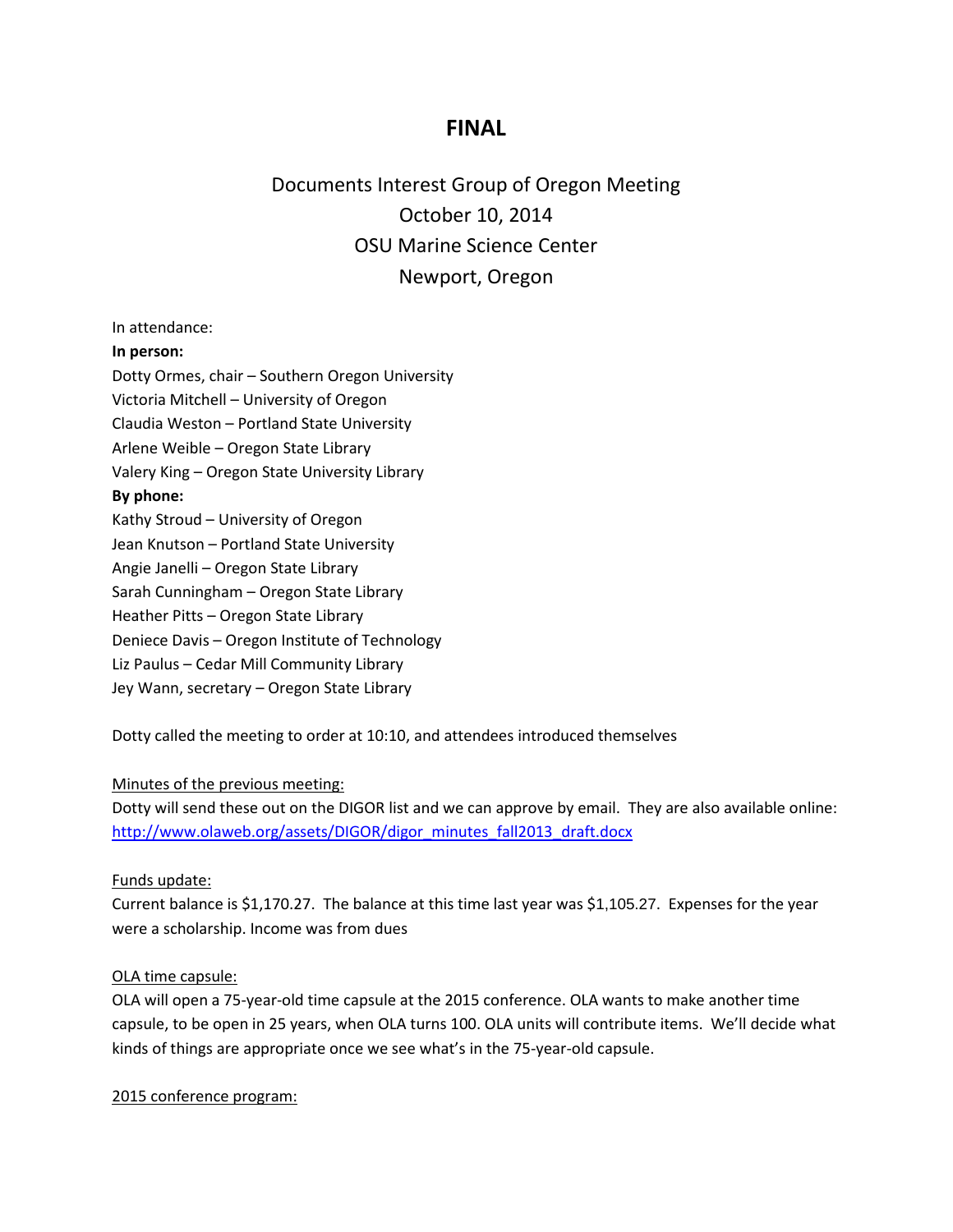Both of these proposals have been submitted to the Conference Committee. The Program Committee meets next week, and we should know by early November what's been accepted:

- Resources for Immigrant Populations: a joint program with the Social Responsibility Round Table, and possibly also with the Outreach Round Table.
- Financial Literacy and Public Libraries: Information about resources for programming. Guest speaker, Debra Driscoll from the OSU Extension Service. Arlene has also contacted the Consumer Financial Protection Bureau about participating, but hasn't heard definitely yet.

## Conference scholarship:

We decided to offer a scholarship to the OLA conference again in 2015. There haven't been lots of applicants, but we will market more aggressively to MLS students. Dotty and Arlene will organize this. If there's more than one applicant, the DIGOR officers will decide on the recipient. The maximum amount is \$250.

### Officers:

There were no nominations from Dotty's post on the DIGOR list. We appointed Valery King as Vice Chair/Chair Elect, and Jey Wann as Secretary.

We will make sure to have an official business meeting at the 2015 OLA conference, and include electing new officers.

## Oregon Documents (Jey):

Although there have been many recommendations in the past few years about reorganizing the State Library and the Oregon Documents Depository Program (including legislative recommendations that came out a week after the 2014 DIGOR fall meeting), no changes have been made, and no legislation proposed. The legislative task force on the state library has not met yet; we don't know if all of the members have been appointed.

The State Library reference room closed to the public on October 2, 2014. The public still has access to the OSL collection, including state and federal documents, from 1:00-4:00 Monday-Friday

OSL has a Pinterest board that features visually-appealing Oregon documents -

For the past several years, OSL staff has been determining how many Oregon documents (1) OSL has only one copy of, and (2) no other library holds. These are now a priority for digitization. 301 documents have been digitized so far. Two groups of interest:

County civil defense plans:

[http://catalog.osl.state.or.us/search~S2/X?SEARCH=county+civil+defense+plan+repository](http://catalog.osl.state.or.us/search%7ES2/X?SEARCH=county+civil+defense+plan+repository) Inventories of historic sites:

[http://catalog.osl.state.or.us/search~S2/X?SEARCH=statewide+inventory+historic+sites+repository](http://catalog.osl.state.or.us/search%7ES2/X?SEARCH=statewide+inventory+historic+sites+repository)

Federal Regional Depository Report (Arlene):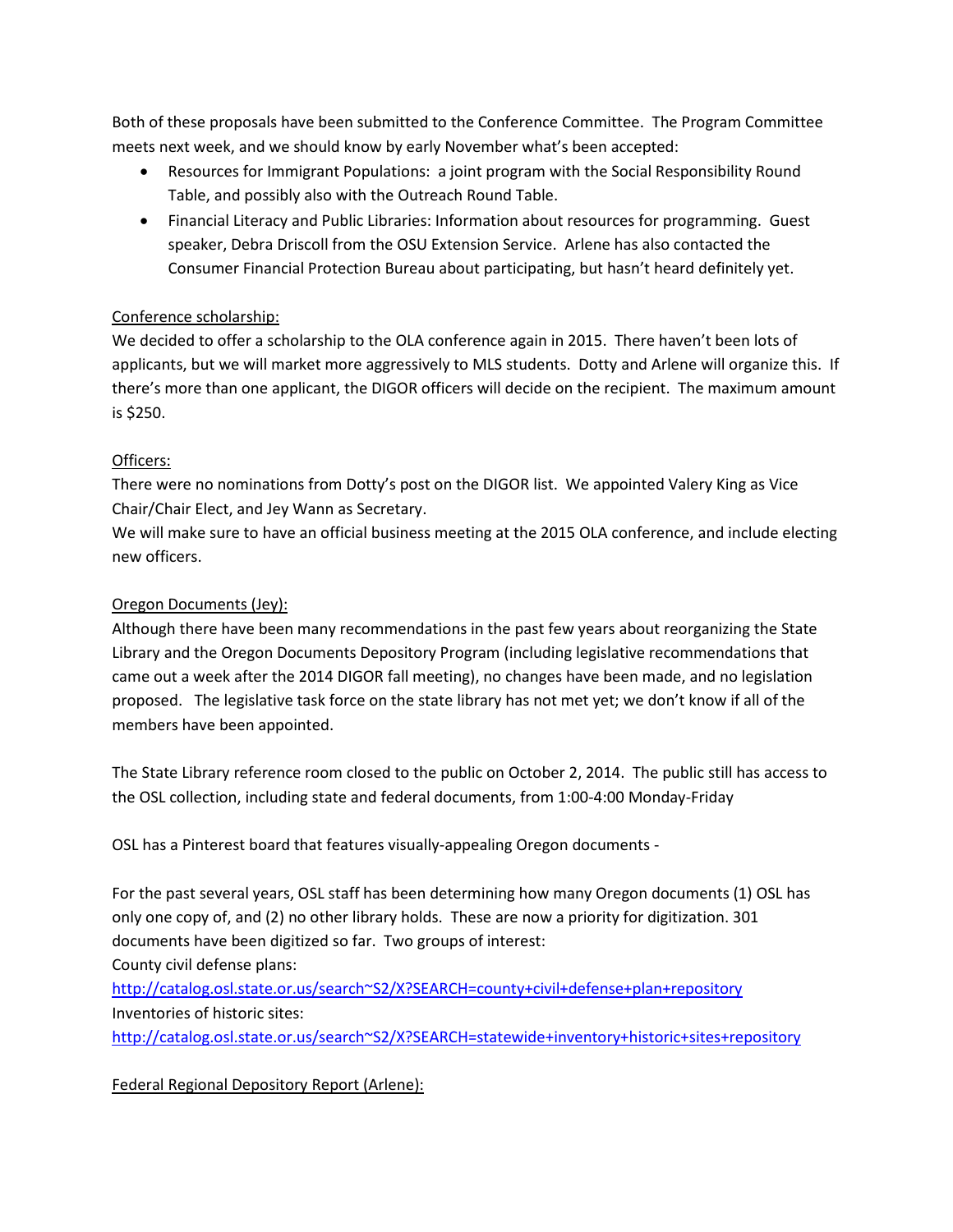The State Library's new public access hours do restrict public access to the Fed Docs collection somewhat. Citizens can call ahead to arrange to access documents at other times. The current hours are an interim step, and hours may expand later.

GPO is having a virtual conference December 2-4. It will probably include things usually discussed at the Depository Libraries Conference. GPO is having fewer face-to-face events.

The national plan for reforming the Federal Depository Library Program is still out for discussion. Proposals include things that will make it easier for smaller libraries to participate, and things that support digitization. There is also a proposal that regionals would be able to weed physical material if authenticated copies were available via FedSys; this would have to be done in collaboration with GPO. The regionals are in favor of this, but GODORT is skeptical, partially because they are not confident that FedSys will be available consistently. We discussed this, and emphasized the importance of resource sharing, and the possibility of collection decisions being made as part of a larger region (for instance, Pacific Northwest instead of just Oregon).

Oregon had a moratorium on disposals because of the ORBIS system migration, but that's now been lifted. There are guidelines, however, limiting the number of items on disposal lists, and how often lists can be done. If selectives search the catalogs of other libraries and can show that items are held elsewhere in Oregon, they wouldn't need to offer elsewhere. Arlene hopes to have the final guidelines on the web site in January. Offers to OSU should first be sent to Arlene and she will go through them and send them on to Valery. DIGOR members suggested that there should also be "Needs" section.

Multnomah County Library is doing a large weeding project. They have questions about the difference between "superseded" and "substituted". Arlene will write examples

#### Round robin:

PSU: There have been some retirements, and duties have shifted around

Cedar Mill: They will probably have an archive of local planning documents; they are currently looking at proposals

OSL: Deanne Smith, who works extensively with the Fed Docs collection, is retiring at the end of November

OSL: Migrating to a new ILS early next year. Will still be providing catalog records for OrDocs UO: Tiff Thornton is retroconning congressional hearings

OSU: Transiting to the new ILS. They are also doing a retrocon project of all the documents that checked out on-the-fly